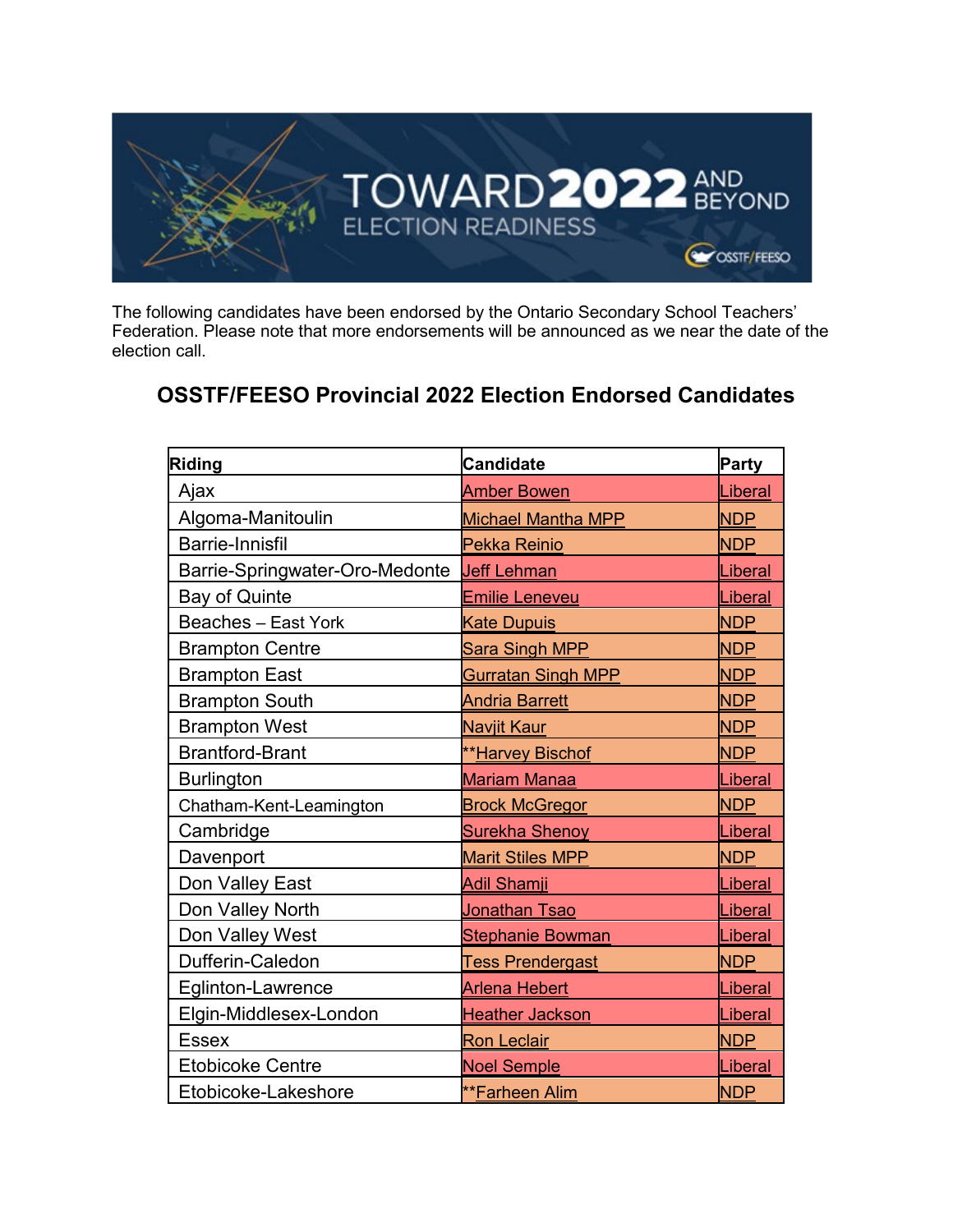| Flamborough-Glanbrook                | <b>**Allison Cillis</b>      | <b>NDP</b>     |
|--------------------------------------|------------------------------|----------------|
| Glengarry-Prescott-Russell           | <b>Amanda Simard MPP</b>     | Liberal        |
| Guelph                               | <b>Mike Schreiner MPP</b>    | Green          |
| <b>Hamilton Centre</b>               | <b>Andrea Horwath</b>        | <b>NDP</b>     |
| <b>Hamilton East-Stoney Creek</b>    | <u>Zaigham Butt</u>          | <b>NDP</b>     |
| <b>Hamilton Mountain</b>             | <b>Monique Taylor MPP</b>    | <b>NDP</b>     |
| <b>Hamilton West-Ancaster-Dundas</b> | <b>Sandy Shaw MPP</b>        | <b>NDP</b>     |
| <b>Humber River-Black Creek</b>      | <u>Tom Rakocevic MPP</u>     | <b>NDP</b>     |
| Kenora-Rainy River                   | JoAnne Formanek Gustafson    | <b>NDP</b>     |
| Kiiwetinoong                         | Sol Mamakwa MPP              | <b>NDP</b>     |
| King-Vaughan                         | <u>Gillian Vivona</u>        | Liberal        |
| <b>Kitchener Centre</b>              | Laura Mae Lindo MPP          | <b>NDP</b>     |
| Kitchener-Conestoga                  | <b>Karen Meissner</b>        | <b>NDP</b>     |
| Kitchener South-Hespeler             | <u>Joanne Weston</u>         | <b>NDP</b>     |
| <b>London North-Centre</b>           | <u>Terence Kernaghan MPP</u> | <b>NDP</b>     |
| <b>London West</b>                   | <b>Peggy Sattler MPP</b>     | <b>NDP</b>     |
| London-Fanshawe                      | <b>Teresa Armstrong MPP</b>  | <b>NDP</b>     |
| Markham-Stouffville                  | ** Kelly Dunn                | Liberal        |
| Milton                               | <u>Sameera Ali</u>           | Liberal        |
| Mississauga Centre                   | <u>Sumira Malik</u>          | <u>Liberal</u> |
| Mississauga East-Cooksville          | Dipika Damerla               | <u>Liberal</u> |
| Mississauga-Erin-Mills               | <b>Imran Mian</b>            | Liberal        |
| Mississauga-Lakeshore                | Elizabeth Mendes             | Liberal        |
| Mississauga-Streetsville             | <b>Jill Promoli</b>          | Liberal        |
| Mushkegowuk James Bay                | <b>Guy Bourgouin MPP</b>     | <b>NDP</b>     |
| Nepean                               | <b>Tyler Watt</b>            | Liberal        |
| Niagara Centre                       | <b>Jeff Burch MPP</b>        | <b>NDP</b>     |
| Niagara Falls                        | <b>Wayne Gates MPP</b>       | <b>NDP</b>     |
| Niagara West                         | Dave Augustyn                | <b>NDP</b>     |
| <b>Nickel Belt</b>                   | <b>France Gelinas MPP</b>    | <b>NDP</b>     |
| Nipissing                            | Erika Lougheed               | <b>NDP</b>     |
| Oakville                             | <b>Alison Gohel</b>          | Liberal        |
| Oakville North-Burlington            | <b>Kaniz Mouli</b>           | <b>Liberal</b> |
| Orléans                              | <b>Stephen Blais MPP</b>     | Liberal        |
| Oshawa                               | Jennifer French MPP          | <b>NDP</b>     |
| <b>Ottawa Centre</b>                 | Joel Harden MPP              | <b>NDP</b>     |
| Ottawa South                         | John Fraser MPP              | <u>Liberal</u> |
| Ottawa Vanier                        | <b>Lucille Collard MPP</b>   | <b>Liberal</b> |